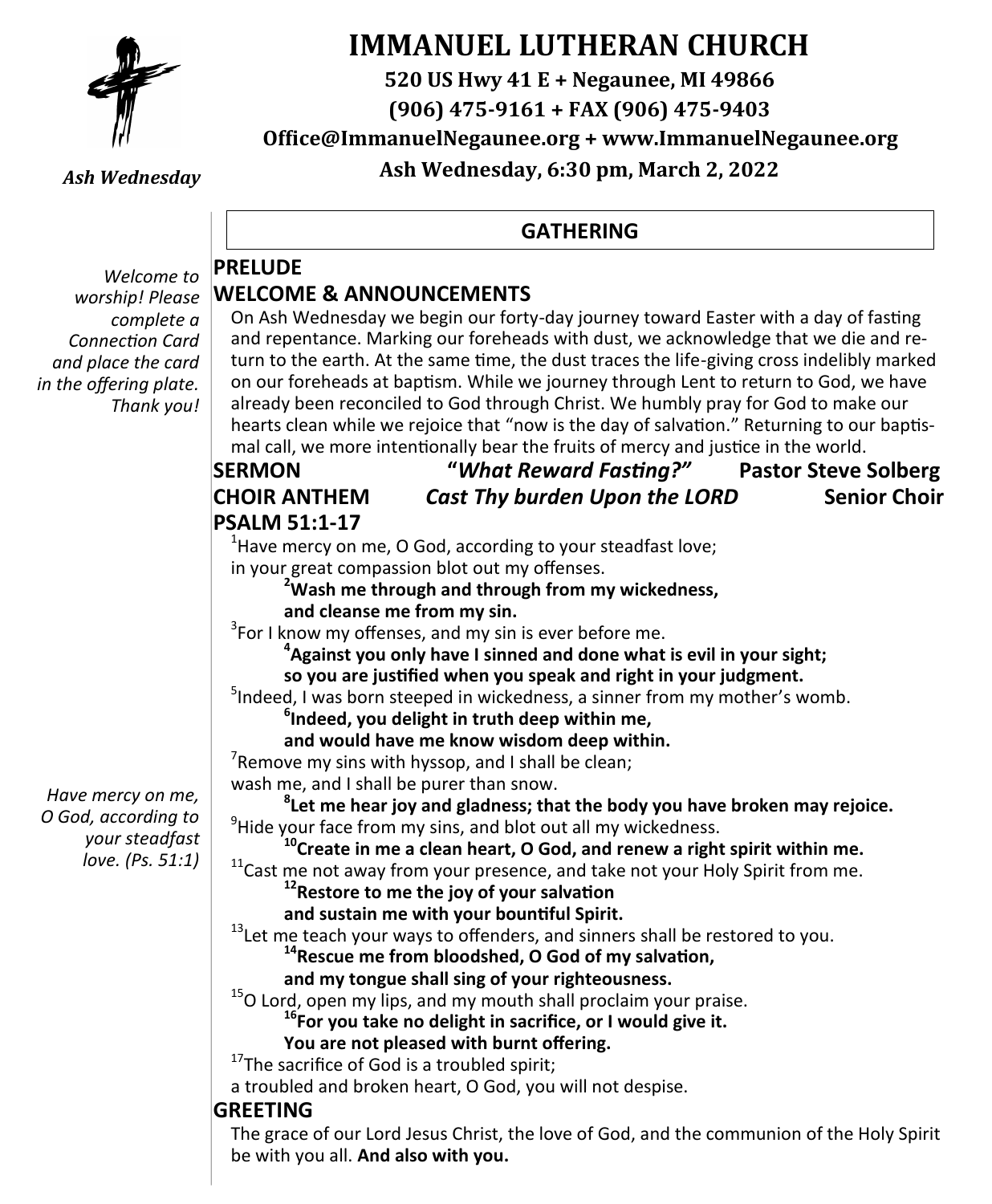### **PRAYER OF THE DAY**

Almighty and ever-living God, **you hate nothing you have made, and you forgive the sins of all who are penitent. Create in us new and honest hearts, so that, truly repenting of our sins, we may receive from you, the God of all mercy, full pardon and forgiveness through your Son, Jesus Christ, our Savior and Lord, who lives and reigns with you and the Holy Spirit, one God, now and forever. Amen.**

**WORD**

### **FIRST READING: Isaiah 58:1-12**

<sup>1</sup>Shout out, do not hold back! Lift up your voice like a trumpet! Announce to my people their rebellion, to the house of Jacob their sins. <sup>2</sup>Yet day after day they seek me and delight to know my ways, as if they were a nation that practiced righteousness and did not forsake the ordinance of their God; they ask of me righteous judgments, they delight to draw near to God. <sup>3</sup> "Why do we fast, but you do not see? Why humble ourselves, but you do not notice?" Look, you serve your own interest on your fast day, and oppress all your workers. <sup>4</sup>Look, you fast only to quarrel and to fight and to strike with a wicked fist. Such fasting as you do today will not make your voice heard on high. <sup>5</sup>Is such the fast that I choose, a day to humble oneself? Is it to bow down the head like a bulrush, and to lie in sackcloth and ashes? Will you call this a fast, a day acceptable to the LORD? <sup>6</sup>Is not this the fast that I choose: to loose the bonds of injustice, to undo the thongs of the yoke, to let the oppressed go free, and to break every yoke? <sup>7</sup>Is it not to share your bread with the hungry, and bring the homeless poor into your house; when you see the naked, to cover them, and not to hide yourself from your own kin? <sup>8</sup>Then your light shall break forth like the dawn, and your healing shall spring up quickly; your vindicator shall go before you, the glory of the LORD shall be your rear guard. <sup>9</sup>Then you shall call, and the LORD will answer; you shall cry for help, and he will say, Here I am. If you remove the yoke from among you, the pointing of the finger, the speaking of evil,  $^{10}$ if you offer your food to the hungry and satisfy the needs of the afflicted, then your light shall rise in the darkness and your gloom be like the noonday. <sup>11</sup>The LORD will guide you continually, and satisfy your needs in parched places, and make your bones strong; and you shall be like a watered garden, like a spring of water, whose waters never fail. <sup>12</sup>Your ancient ruins shall be rebuilt; vou shall raise up the foundations of many generations; you shall be called the repairer of the breach, the restorer of streets to live in.

#### Word of God. **Word of Life. Thanks be to God. SECOND READING: 2 Corinthians 5:20b--6:10**

 $20b$ We entreat you on behalf of Christ, be reconciled to God.  $21$ For our sake he made him to be sin who knew no sin, so that in him we might become the righteousness of God. <sup>6:1</sup>As we work together with him, we urge you also not to accept the grace of God in vain. <sup>2</sup> For he says, "At an acceptable time I have listened to you, and on a day of salvation I have helped you." See, now is the acceptable time; see, now is the day of salvation! <sup>3</sup>We are putting no obstacle in anyone's way, so that no fault may be found with our ministry, <sup>4</sup>but as servants of God we have commended ourselves in every way: through great endurance, in afflictions, hardships, calamities, <sup>5</sup>beatings, imprisonments, riots, labors, sleepless nights, hunger; <sup>6</sup>by purity, knowledge, patience, kindness, holiness of spirit, genuine love, <sup>7</sup>truthful speech, and the power of God; with the weapons of righteousness for the right hand and for the left; <sup>8</sup>in honor and dishonor, in ill repute and good repute. We are treated as impostors, and yet are true; <sup>9</sup>as unknown, and yet are well known; as dying, and see—we are alive; as punished, and yet not killed; <sup>10</sup>as sorrowful, yet always rejoicing; as poor, yet making many rich; as having nothing, and yet possessing everything. Word of God. **Word of Life. Thanks be to God.** 

Shortly after the return of Israel from exile in Babylon, the people were troubled by the ineffectiveness of their fasts. God reminds them that outward observance is no substitute for genuine fasting that results in acts of justice, such as feeding the hungry, sheltering the homeless, and clothing the naked. Sincere repentance will lead to a dramatic improvement of their condition.

*The ministry of the gospel endures many challenges and hardships. Through this ministry, God's reconciling activity in the death of Christ reaches into the depths of our lives to bring us into a right relationship with God. In this way, God accepts us into the reality of divine salvation.*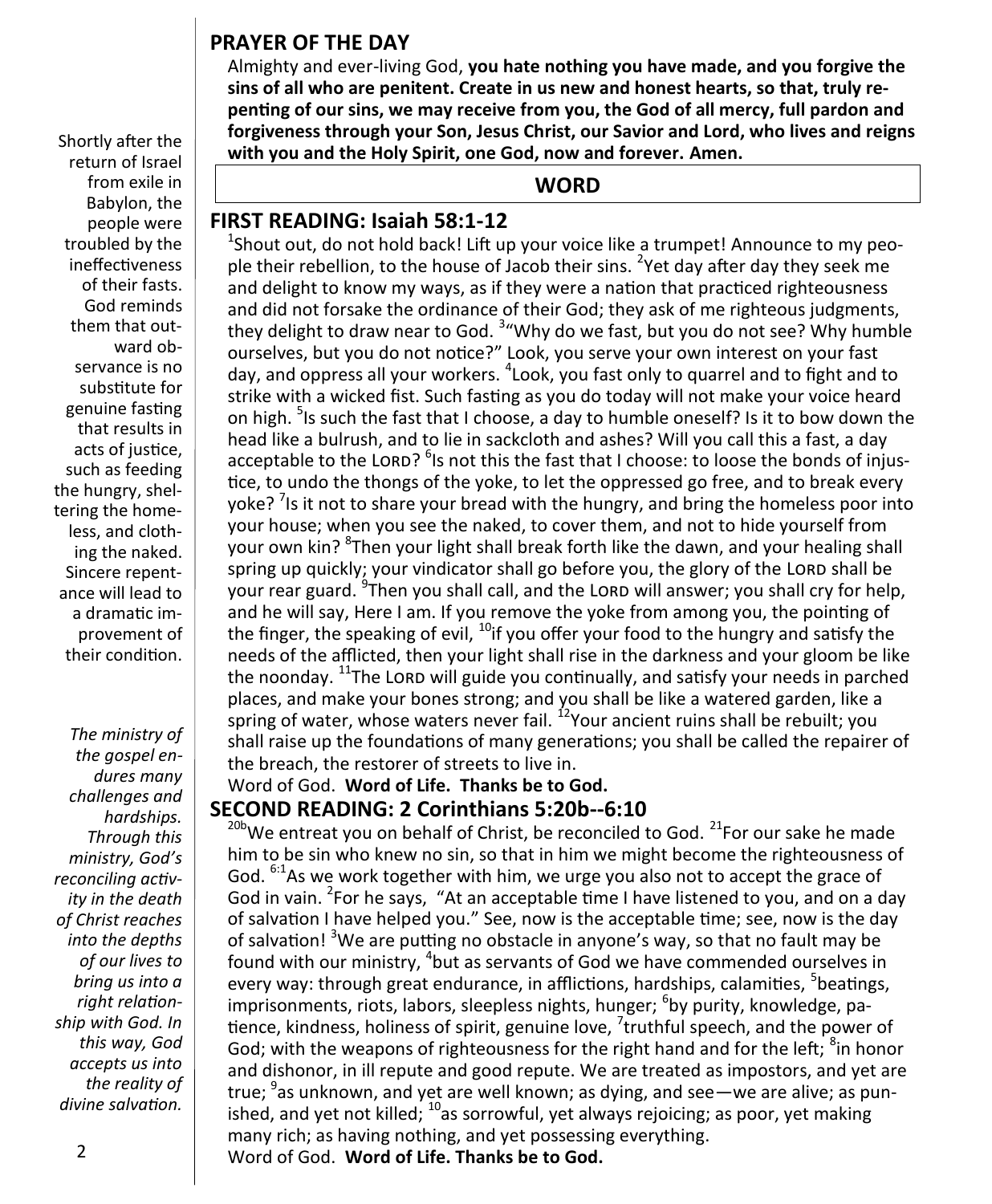#### **GOSPEL ACCLAMATION**

**Return to the Lord, your God, who is gracious and merciful, slow to anger, and abounding in steadfast love.** *(Joel 2:13)*

#### **GOSPEL: Matthew 6:1-6, 16-21**

The holy gospel according to…

#### **Glory to you, O Lord.**

[Jesus said to the disciples:] <sup>1</sup> Beware of practicing your piety before others in order to be seen by them; for then you have no reward from your Father in heaven. <sup>2</sup> "So whenever you give alms, do not sound a trumpet before you, as the hypocrites do in the synagogues and in the streets, so that they may be praised by others. Truly I tell you, they have received their reward. <sup>3</sup>But when you give alms, do not let your left hand know what your right hand is doing,  $^4$ so that your alms may be done in secret; and your Father who sees in secret will reward you. <sup>5</sup> And whenever you pray, do not be like the hypocrites; for they love to stand and pray in the synagogues and at the street corners, so that they may be seen by others. Truly I tell you, they have received their reward. <sup>6</sup>But whenever you pray, go into your room and shut the door and pray to your Father who is in secret; and your Father who sees in secret will reward you.

<sup>6</sup>"And whenever you fast, do not look dismal, like the hypocrites, for they disfigure their faces so as to show others that they are fasting. Truly I tell you, they have received their reward.  $^{17}$ But when you fast, put oil on your head and wash your face,  $18$ so that your fasting may be seen not by others but by your Father who is in secret; and your Father who sees in secret will reward you.<sup>19"</sup>Do not store up for yourselves treasures on earth, where moth and rust consume and where thieves break in and steal; <sup>20</sup>but store up for yourselves treasures in heaven, where neither moth nor rust consumes and where thieves do not break in and steal. <sup>21</sup>For where your treasure is, there your heart will be also."

The Gospel of our Lord.

**Praise to you, O Christ.**

### **SONG** *Restore in Us, O God* **#328 INVITATION TO LENT CONFESSION OF SIN**

Let us confess our sin in the presence of God and of one another.

*Silence is kept for reflection and self-examination.*

Most holy and merciful God, **we confess to you and to one another, and before the whole company of heaven, that we have sinned by our fault, by our own fault, by our own most grievous fault, in thought, word, and deed, by what we have done and by what we have left undone.**

We have not loved you with our whole heart, and mind, and strength. We have not loved our neighbors as ourselves. We have not forgiven others as we have been forgiven. **Have mercy on us, O God.**

We have shut our ears to your call to serve as Christ served us. We have not been true to the mind of Christ. We have grieved your Holy Spirit. **Have mercy on us. O God.**

Our past unfaithfulness, the pride, envy, hypocrisy, and apathy that have infected our lives, we confess to your. **Have mercy on us, O God.**

Our self-indulgent appetites and ways, and our exploitation of other people, we confess to you. **Have mercy on us, O God.**

Our negligence in prayer and worship, and our failure to share the faith that is in us, we confess to you. **Have mercy on us, O God.**

*In the Sermon on the Mount, Jesus commends almsgiving, prayer, and fasting, but emphasizes that spiritual devotion must not be done for show.*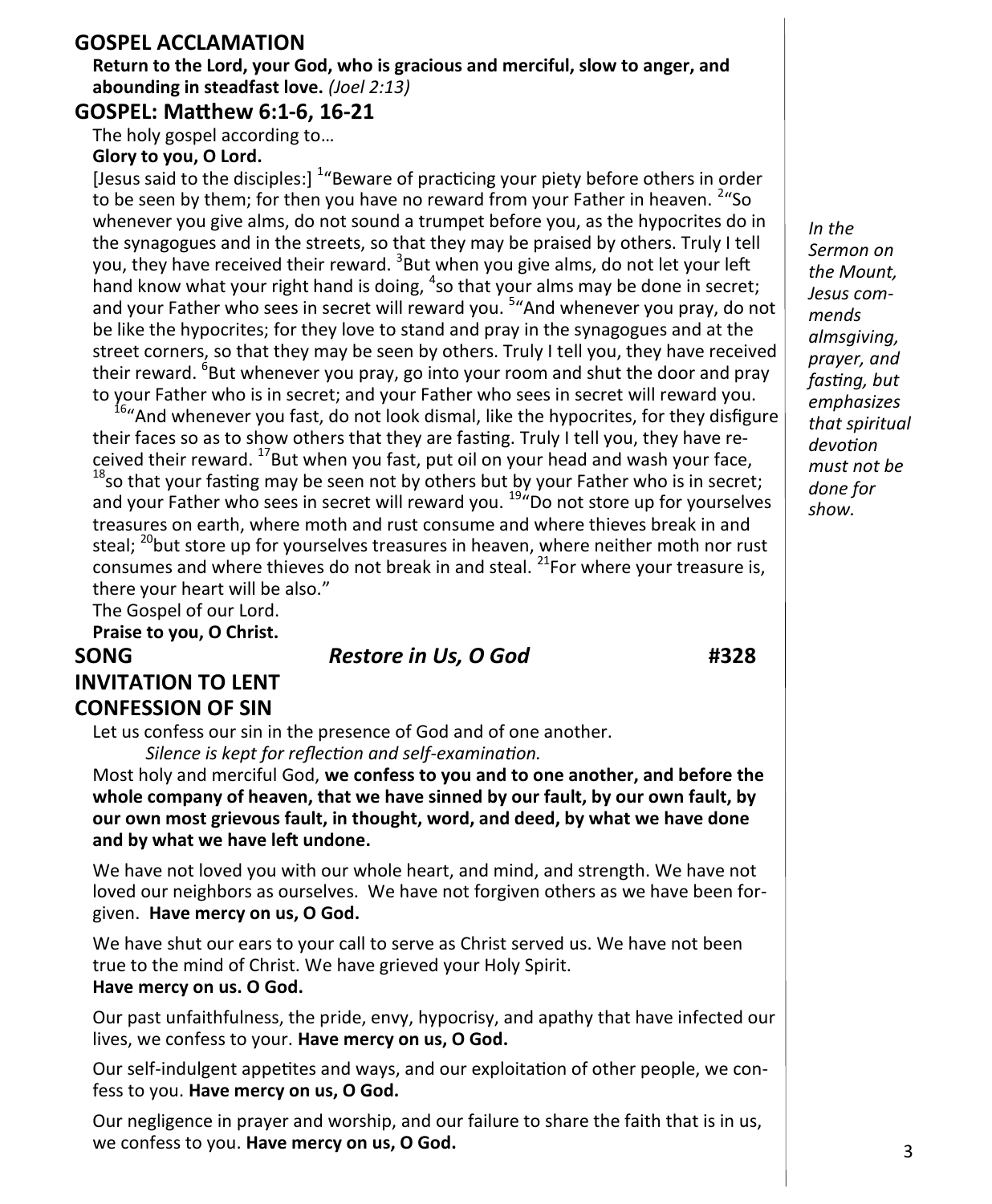Our neglect of human need and suffering, and our indifference to injustice and cruelty, we confess to you. **Have mercy on us, O God.**

Our false judgments, our uncharitable thoughts toward our neighbors, and our prejudice and contempt toward those who differ from us, we confess to you.

#### **Have mercy on us, O God.**

Our waste and pollution of your creation, and our lack of concern for those who come after us, we confess to you. **Have mercy on us, O God.**

Restore us, O God, and let your anger depart from us.

**Hear us, O God, for your mercy is great.**

#### **IMPOSITION OF ASHES**

Almighty God, you have created us out of the dust of the earth. May these ashes be a sign of our mortality and penitence, reminding us that only by the cross of our Lord Jesus Christ are we given eternal life; through the same Jesus Christ, our Savior and Lord. **Amen.**

*People may come forward and kneel or stand to receive the ashes. After all those who desire ashes have received them, the minister continues.*

Accomplish in us, O God, the work of your salvation,

**that we may show forth your glory in the world.**

By the cross and passion of your Son, our Savior, **bring us with all your saints to the joy of his resurrection.**

Almighty God have mercy on us, forgive us all our sins through our Lord Jesus Christ, strengthen us in all goodness, and by the power of the Holy Spirit keep us in eternal life. **Amen.**

#### **PRAYERS OF INTERCESSION**

Drawn close to the heart of God, we offer these prayers for the church, the world, and all who are in need.

#### *A brief silence.*

Renew your church, O God. When we have drifted from our call to proclaim repentance and to guide your people toward justice, lead us back to you. Encourage believers who hold the church's doors open to those who have felt excluded. Merciful God, **receive our prayer.**

Renew your creation, O God. Transform parched places into watered gardens and preserve every creature that awaits the arrival of spring. Turn each of us from practices of environmental exploitation to become responsible stewards of all you have made. Merciful God, **receive our prayer.**

Renew our civic life, O God. Teach those in authority to advocate for the liberation of all who are oppressed and grant them courage to make difficult decisions. Merciful God, **receive our prayer.**

Renew our lives, O God. Spare your people from diseases of the body, mind, or spirit and send healing to those overcome by illness or grief. Restore to us the joy of your salvation. Merciful God, **receive our prayer.**

Renew this congregation, O God. During these forty days of Lent, confirm our sense of mission and expand our imagination for ministry. Deepen our faith, increase our love, and draw us into your unfolding work of healing and restoration. Merciful God, **receive our prayer.**

*Here other intercessions may be offered.*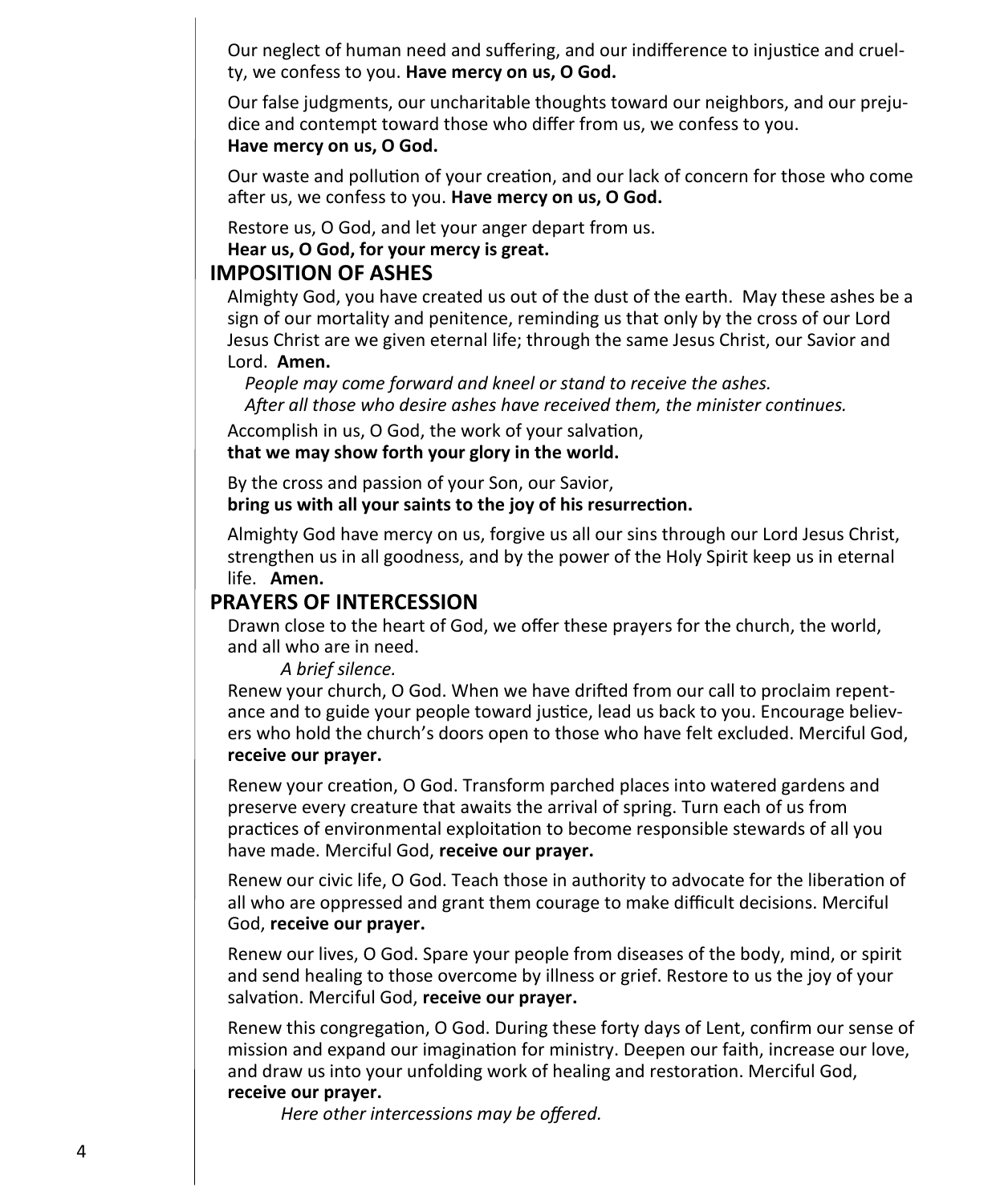As we mark ashes on our foreheads, we give you praise, O God, for all the saints who died and yet are alive with you. Receive us with them into your eternal embrace. Merciful God, **receive our prayer.**

Accept the prayers we bring, O God, on behalf of a world in need, for the sake of Jesus Christ. **Amen.**

# **SHARING OF CHRIST'S PEACE**

The peace of Christ be with you always. **And also with you.**

**MEAL**

# **OFFERING**

# **SONG** *Take My Life, That I May Be* **#685**

# **OFFERING PRAYER**

Extravagant God, **you have blessed us with the fullness of creation. Now we gather at your feast where you offer us the food that satisfies. Take and use what we offer here, come among us, and feed us with the body and blood of Christ, in whose name we pray. Amen.**

### **THANKSGIVING AT THE TABLE**

### **THE LORD'S PRAYER**

**Our Father in heaven, hallowed be your name, your kingdom come, your will be done, on earth as in heaven.**

**Give us today our daily bread. Forgive us our sins as we forgive those who sin against us. Save us from the time of trial and deliver us from evil.**

**For the kingdom, the power, and the glory are yours, now and forever. Amen.**

#### **COMMUNION DISTRIBUTION PRAYER AFTER COMMUNION**

Blessed Jesus, **in this rich meal of grace, you have fed us with your body, the bread of life. Now send us forth to bear your life-giving hope to a world in need. Amen.**

# **SENDING**

### **BLESSING**

You are children of God, anointed with the oil of gladness and strengthened for the journey. Almighty God, motherly, majestic, and mighty,  $\frac{1}{T}$  bless you this day and always. Amen.

### **DISMISSAL**

Go in peace. Jesus meets you on the way. **Thanks be to God.**

# **POSTLUDE**

# **ANNOUNCMENTS FOR THE WEEK OF, March 6-March 13, 2022**

**\*BIRTHDAYS: Happy** 85th **Birthday** to *Joyce Peterson* on February 26th. **Happy** 81st **Birthday** to *Deanna Johnson* on February 27th. **Happy** 82nd **Birthday** to *Vera Palomaki* on March 2nd. **Happy** 82nd **Birthday** to *Nancy Burton* on March 12th.

# **\*ARE YOU WANTING A WAY TO SUPPORT FINANCIAL UKRAINE'S REFUGEES?** We can

work through Lutheran World Relief (LWR), donating through Immanuel, noting "LWR" or "Ukraine". Or you can give online directly to LWR's "World of Good Fund," providing families facing crisis with emergency food, clean water, safe shelter, medical supplies and more. Your love will reach neighbors in Ukraine and around the world with the lifesaving care they need.

 *Parents, We believe that the true body and blood of Jesus Christ is in/ with/under the bread and wine.* 

*All baptized Christians who believe this true presence are welcome and encouraged to receive Holy Communion today. Please assist your child (ren) if you wish them communed.*

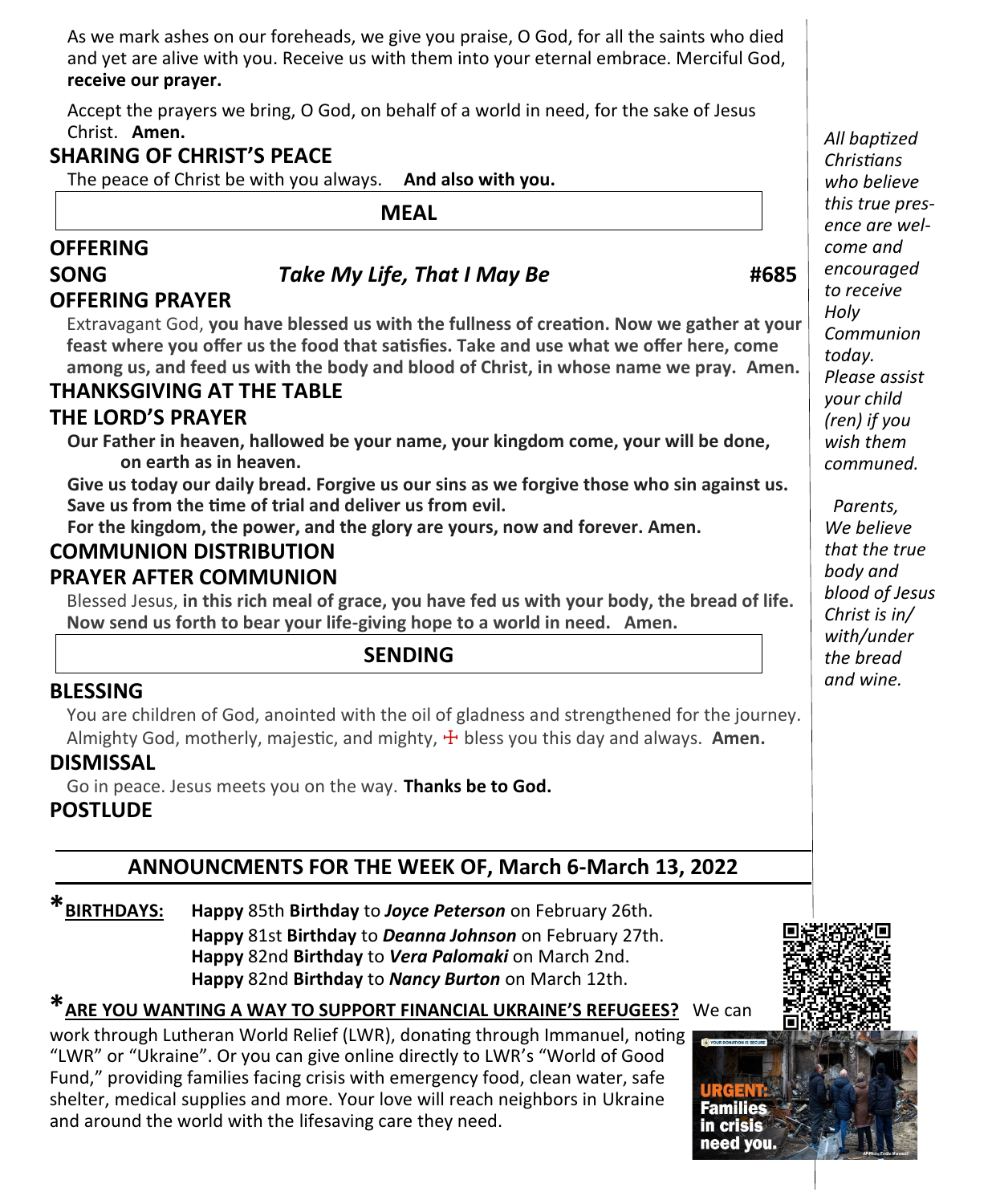**\*WELCOME TO LENT!** In cooperation with Yombo Parish and Pastor Michael Locko, we will focus days on "fasting" (Matthew 6:16-18) during our Lenten mid-week services. Immanuel's approach will be *"Fasting: Disrupting the Ordinary to Gain the Extraordinary"* and include: **a)** What Reward Fasting?; **b)** Fasting from Worry; **c)** Fasting from Anger & Hatred; **d)** Fasting from Judgements; **e)** Fasting from Forgetting; and **f)** Fasting from Being Your Own Savior.



401

**\*LENTEN SOUP SUPPERS** Next Wednesday, March 9, and each following Wednesday in Lent, our *Soup Suppers* will take place. Donations or soups, breads, and desserts, are needed. There is a SIGN **WIPPETS** -UP sheet posted near the Fellowship Hall door for you to sign up for the various Wednesdays for bringing YOUR delicious 'foods'. Thank you for contributing to the Lenten Soup Suppers. Then, come for our soup supper at 5:30 pm, followed by a ½-hour service at 6:15 pm.



**\*MEN'S LENTEN PRAYER BREAKFASTS** … beginning this Saturday, March 5th, at 8:30 am in the Fellowship Hall and will meet every Saturday throughout Lent. The breakfast starts at 8:30 am followed by a discussion of Sunday's readings and any topic that you may want to share. The meeting ends at 9:30 am. For more information, please call Walter Scanlon @ 906-235-2294. All of you men are welcome, and Walter hopes to see you there!



**\*REVELATION STUDY…** continues on Thursdays at 6:00 pm, both in person (fellowship hall) and online (church website). No RSVP is necessary. Just bring your Bible. Pastor Steve will provide study materials in downloadable and printed form. Explore this strange and wonderful final book of the New Testament that is best understood as a series of seven broad cycles each beginning either with the life of Christ or the beginning of the Christian Church and completed by the coming of Christ for judgment of the world.

**\*CHURCH PHOTO DIRECTORY: A HARD-COPY OF OUR CHURCH DIRECTORY IS AVAILABLE AT THE** 

**CHURCH!** You can also view it online or via the FREE mobile app. Printed copies are available on the upper level resource table and at the front entrance. To view the directory online, go to **members.InstantChurchDirectory.com** and follow the prompts under "Sign In" to "Create a login now." Use your email address that you included in your directory submission and confirm it following the instructions. If you did not submit an email for directory use, you won't be able to access the directory online. There is also a free mobile app available for download at the Apple® App store in iTunes®, Google Play™ store and the Amazon Fire App Store. Simply search for "**Instant Church Directory**" to get the download. The same login protocol as above applies to the app. Need help or have questions? Please contact the church office: (906) 475-9161.





**\*GIVING YOUR OFFERINGS:** Thank you for continuing to financially support our on-going congregational mission. **NOTE:** The GivePlus Mobile App will be phased out by April 30th. After that date, GivePlus Mobile app will no longer be supported. In its place, you may download the VANCO Mobile app. VANCO Mobile is a free app and offers a better user experience with easy giving options, including giving to special funds. Here are the steps to follow: 1) **Search for Our Church** - Enter our church's name or use the invite code and click SEARCH. Then, select our church. 2) **Select Your Fund and Amount** - Select your fund and donation frequency, then select your payment method. 3) **Enter Payment Method** - Select a payment method and enter your credit card, debit card, or bank account information. You can save this payment method for future donations. 4) **Choose to Cover Processing Fees** -

You can choose to cover the donation processing fees by adding a small amount on top of your gift. Click the button to opt in. 5) **Complete Your donation** - Review and complete your gift by clicking SUBMIT. If giving online through Immanuel's website, there is no change.



**\*SUNDAY SCHOOL:** If you are interested in Sunday School for your child(ren), there is always open enrollment for toddlers through Grade 5. The class meets at 9:15 am and classes start at 9:30 am. Go to the Facebook page for updated information, or you can always call the office at (906-475- 9161). Bring your child(ren) to worship with us.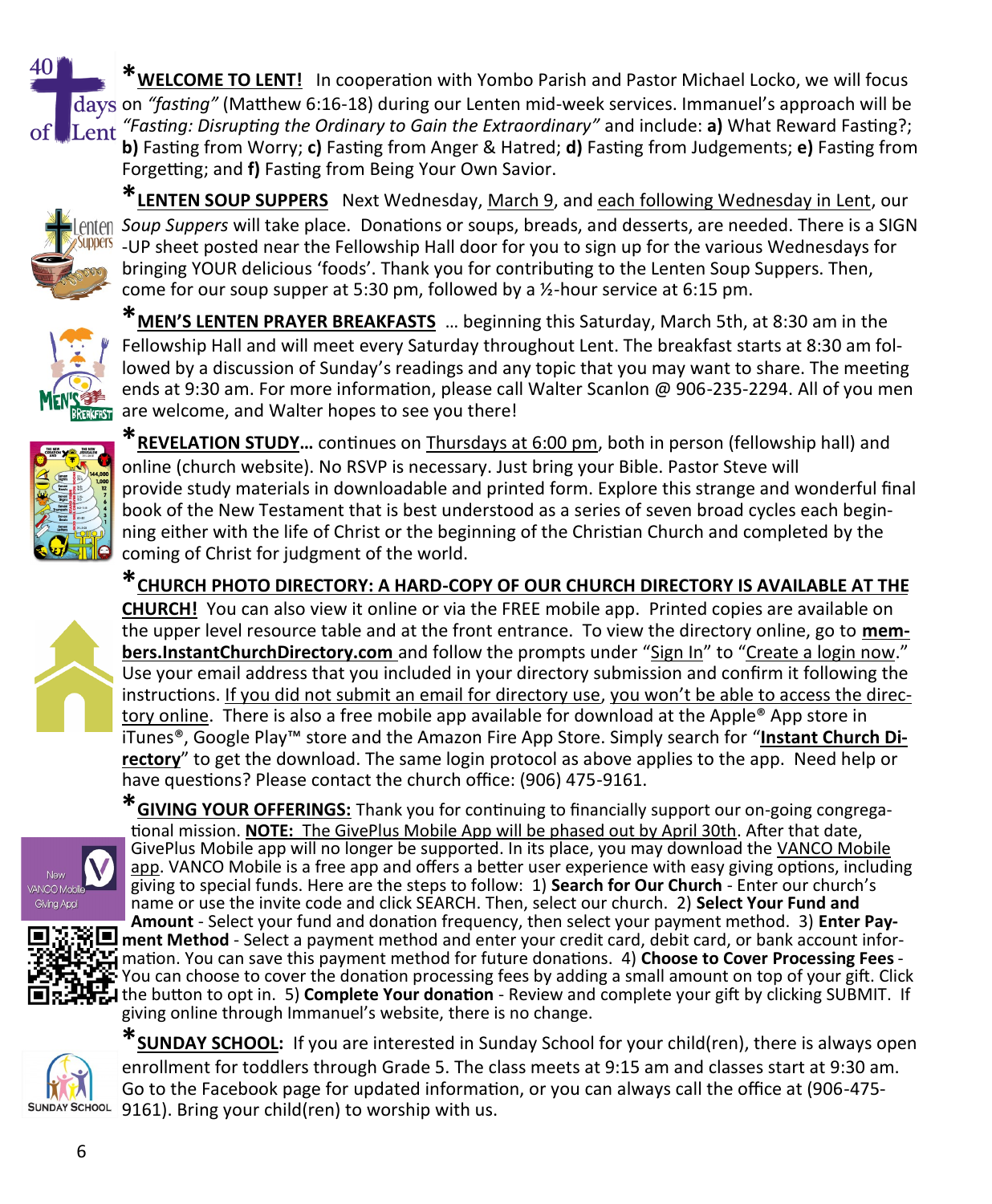#### **KEEP IN YOUR PRAYERS:**

**Pray For**: *Nancy Burton, Pat DeWitt, Dan Hendrickson, Pete Hicks, Billy Jo Kaufman, Peggy Jackson, Betty Kinnunen, Anna Laurila, Don & Mary Leece, Wendy Niemi, Arianna Paananen, Don & Vera Palomaki, Joyce Peterson, Jessica Roberts, Linda Sjolund, Richard Toyra, and all COVID patients*.

Our Shut-ins: *Bettie Ahola, Rudy Gagnon, Charlene Kivisto, Timothy Kjellman, Betty Lukkarinen, Leo Nirva, Mary Parkkonen, Janet Penhale, Butch Pynnonen, Lillian Rivers, Paul Smith, Lynne Tossava*.



Members in the Armed Service: *Luke DeWitt, Adrianna Gustafson, Michael Gustafson, Hunter (Jessica) Hetrick, Dennis Koski, Jacque Kurian, Tanner Romback, Trevor Romback, Michael Sedlock, Ethan Wallner,* and *all Armed Services Families.*

# **- - - - - - - - - - - - - - - - - - - - - - - - - - - - - - - - - - - - - - - VOLUNTEERS ASSISTING IN SERVICE**

 **SERVING IN WORSHIP:** *Pastor Steve Solberg*

 **ORGANIST/PIANIST/MUSICIAN:** *Connie Scanlon* **Ash Wednesday Worship Services: 6:30 pm**

**Office Hours: 8 am-2 pm, Monday-Thursday (or by appt.)**

### **ASSISTING IN THE SERVICE:**

6:30 am USHERS/GREETERS – *Alice Mutkala*

6:30 am LECTOR — *Paulette Patron* 6:30 am COMM. ASST.'S *– Paulette Patron* 6:30 am Tech Team – *Tyler Moore* **- - - - - - - - - - - - - - - - - - - - - - - - - - - - - - - - - - - - - - -** 



# **MARCH'S MONTHLY MISSION**

**IN MARCH**, **our Immanuel's Fortune Lake Camp Scholarship Fund will be the Mission Emphasis (ME), enabling people from Immanuel, young and old, to participate in the out-door camping ministries of Fortune Lake Lutheran Camp (FLLC) near Crystal Falls, MI.**

Outdoor camping ministry reaches people like none other. We'd like to encourage those connections by providing scholarship funds to our local youth, making it more affordable for them to attend a week of summer camp and other retreats throughout the year. In this special place, campers disconnect from the world in order to reconnect with God, each other, and themselves. Campers experience the beauty of God's creation, amazing camp staff, other campers, Good News themes, and all the fun that a week can hold.

If you wish to give to Immanuel's Fortune Lake Camp Scholarship Fund, use the *March Monthly Mission envelope* from your offering envelope box or in some other way designate your gift. *Thank you for your generosity!* 

> Thank you for giving \$1,215.00 in February to *Messiah Lutheran Church Asylum Refugee Support*. The recipients will be richly blessed with your generosity! Thank you!